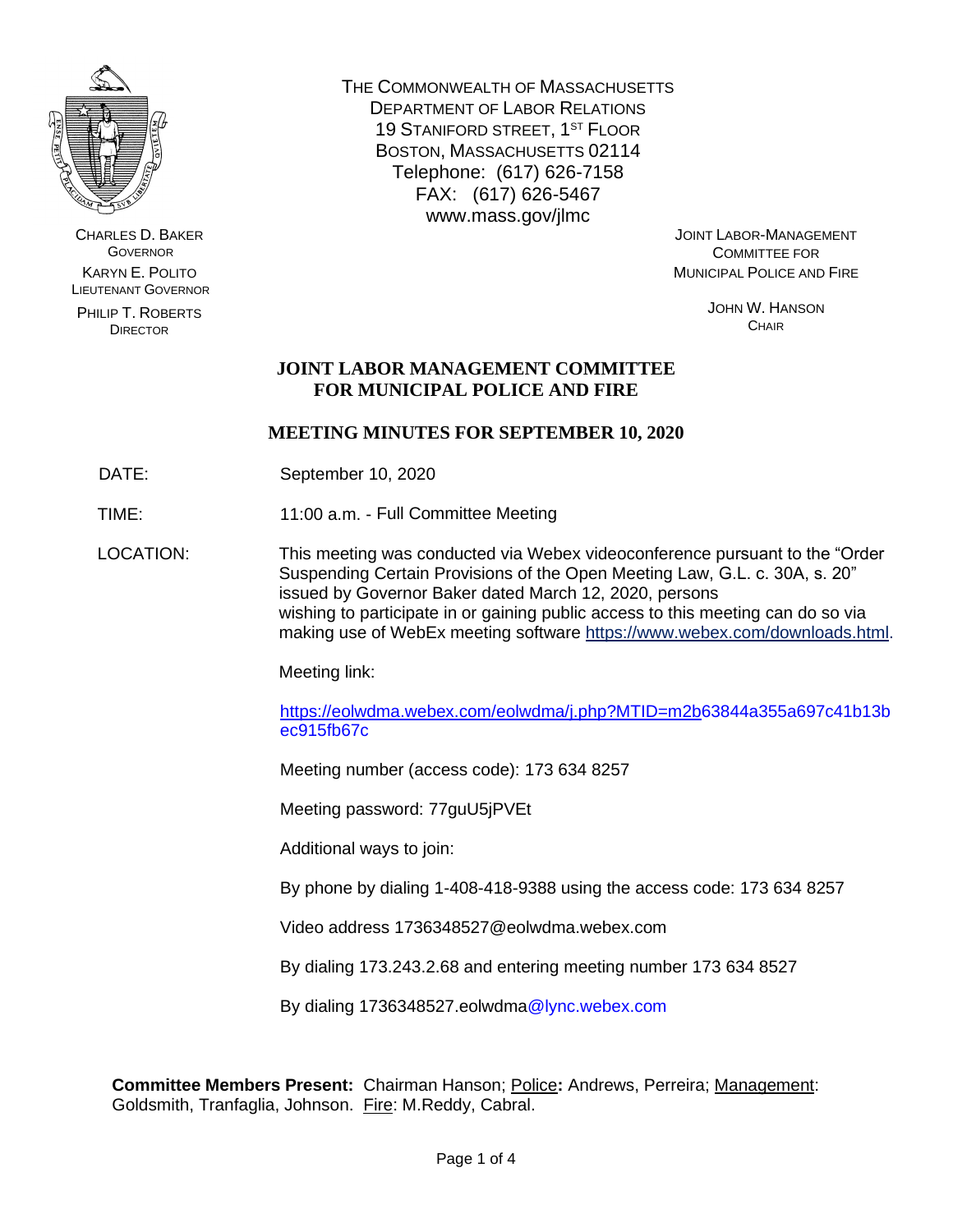**Alternates Present:** Fire: Cross, Keene; Police: Nelson, Calderone, DeMille, T. Reddy, Pedrini; Management: Bain, Hayes, Frederickson, McCall, Mazzucco.

**Staff Present:** Cummings**,** Driscoll**,** Hubley, Morgado

**Others:** Philip Roberts (DLR), John Robertson (MMA)

### **OPEN SESSION**

Chairman Hanson called the meeting to order at 11:05 A.M.

• **Administrative Updates**

#### Meeting Minutes:

o Vote to accept meeting minutes from August 13, 2020.

**Motion by Cross, second by Goldsmith: to approve the minutes of the August 13, 2020, full Committee meeting.**

**The Motion passed unanimously.**

- **Chairman's Report**
	- $\circ$  Chairman Hanson addressed the Massachusetts Municipal Association (MMA) letter dated July 16, 2020, to the Legislature regarding police reform which, among other things, suggested revisions to the JLMC statute. Chairman Hanson and Committee Members discussed approaches to respond to the letter. There was general consensus for a letter to the Legislature over Chairman Hanson's signature and outreach to promote the JLMC and its effectiveness.
- *Review and Act on the following Petition, Jurisdiction and Awaiting Funding List (AFL) Cases:*

| Case No.       | Organization | <b>Mediator/Sr. Staff</b> | <b>Topic/Vote/Action</b> |
|----------------|--------------|---------------------------|--------------------------|
| 1. JLM-20-8108 | Waltham Fire | DJM, JOEH                 | Vote on Jurisdiction     |

Mr. Morgado briefed the Committee.

**Motion by Cross, second by Goldsmith: to take jurisdiction in the case of Waltham Firefighters, Local 866 IAFF and the City of Waltham, JLM-20-8108.**

**The Motion passed unanimously.**

**Motion by Cross, second by Goldsmith: to assign the following Committee members to the case of Waltham Firefighters, Local 866 IAFF and the City of Waltham, JLM-20-8108: M.Reddy for Fire and Johnson for Management.**

**The Motion passed unanimously.**

2. JLM-20-8120 Medford Police Superiors GD, DC Vote on Jurisdiction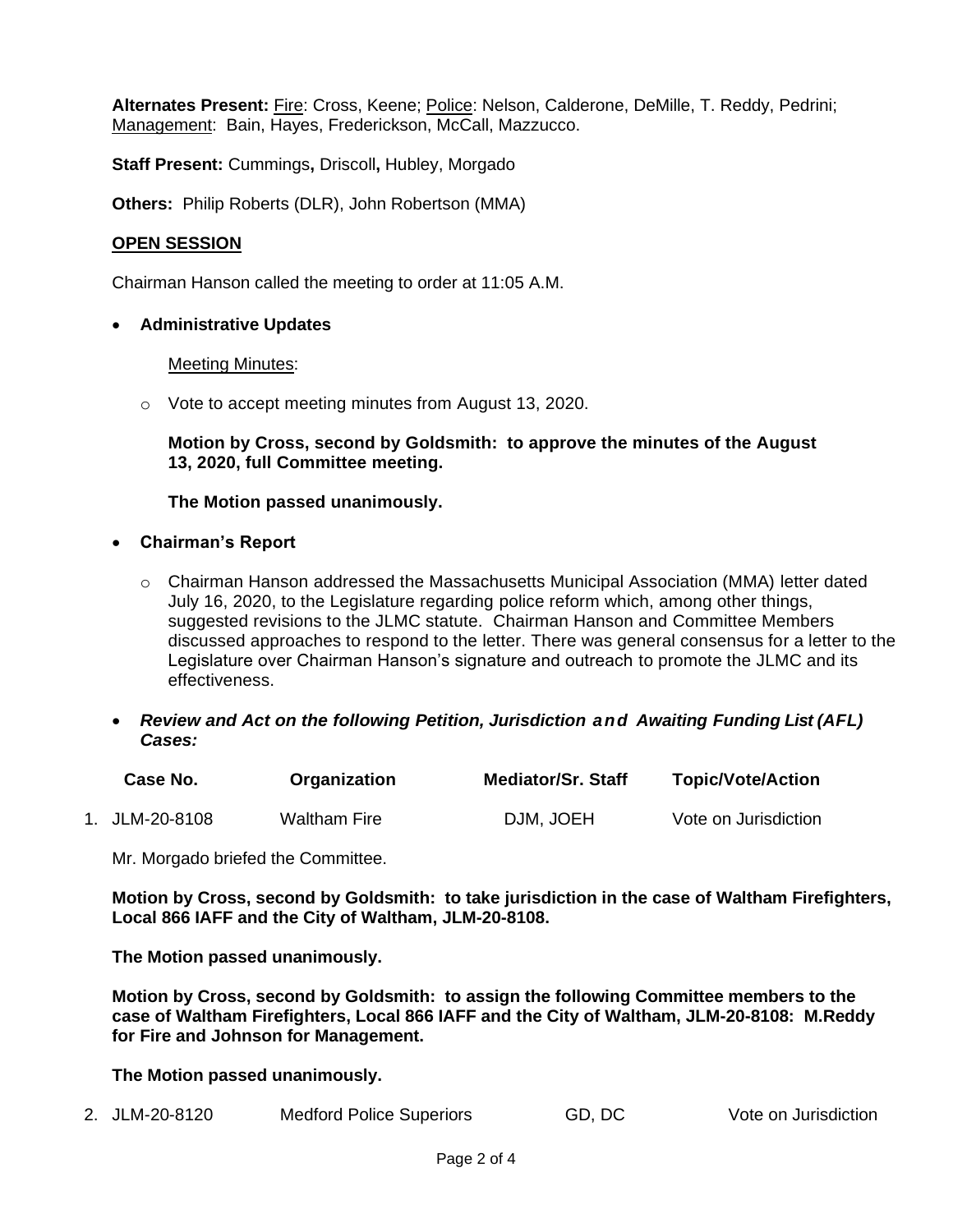Mr. Cummings and Mr. Driscoll briefed the Committee.

**Motion by T.Reddy, second by Goldsmith: to take jurisdiction in the case of Medford Police Superior Officers Association and the City of Medford, JLM-20-8120.**

**The Motion passed unanimously.**

**Motion by T.Reddy, second by Goldsmith: to assign the following Committee members to the case of Medford Police Superior Officers Association and the City of Medford, JLM-20-8120: Perreira for Labor and Mazzarella for Management**

**The Motion passed unanimously.**

3. JLM-20-8131 Weymouth Fire GD, JOEH Vote on Jurisdiction

Mr. Hubley briefed the Committee.

**Motion by Cross, second by Goldsmith: to take jurisdiction in the case of Weymouth Fire Fighters, Local 1616 and the Town of Weymouth, JLM-20-8131.**

**The Motion passed unanimously.**

**Motion by Cross, second by Goldsmith: to assign the following Committee members to the case of Weymouth Fire Fighters, Local 1616 and the Town of Weymouth, JLM-20-8131: Cross for Labor and Mazzucco for Management.**

**The Motion passed unanimously.**

4. JLM-18-6538 Lawrence Patrol DC,GD Funded/Remove

Mr. Cummings and Mr. Driscoll briefed the Committee.

**Motion by Perreira, second by Goldsmith: to remove the case from the Committee's docket as the City has funded the contract.** 

#### **The Motion passed unanimously.**

5. JLM-20-7970 Pembroke Fire JOEH, GD Funded/Remove

Mr. Cross informed the Committee that Pembroke's Town Meeting had been postponed.

**No Action.** 

• *Other Business*

Chairman set the Committee's Meeting Schedule as follows:

2020

September 24 October 8 October 22 November 19 December 17